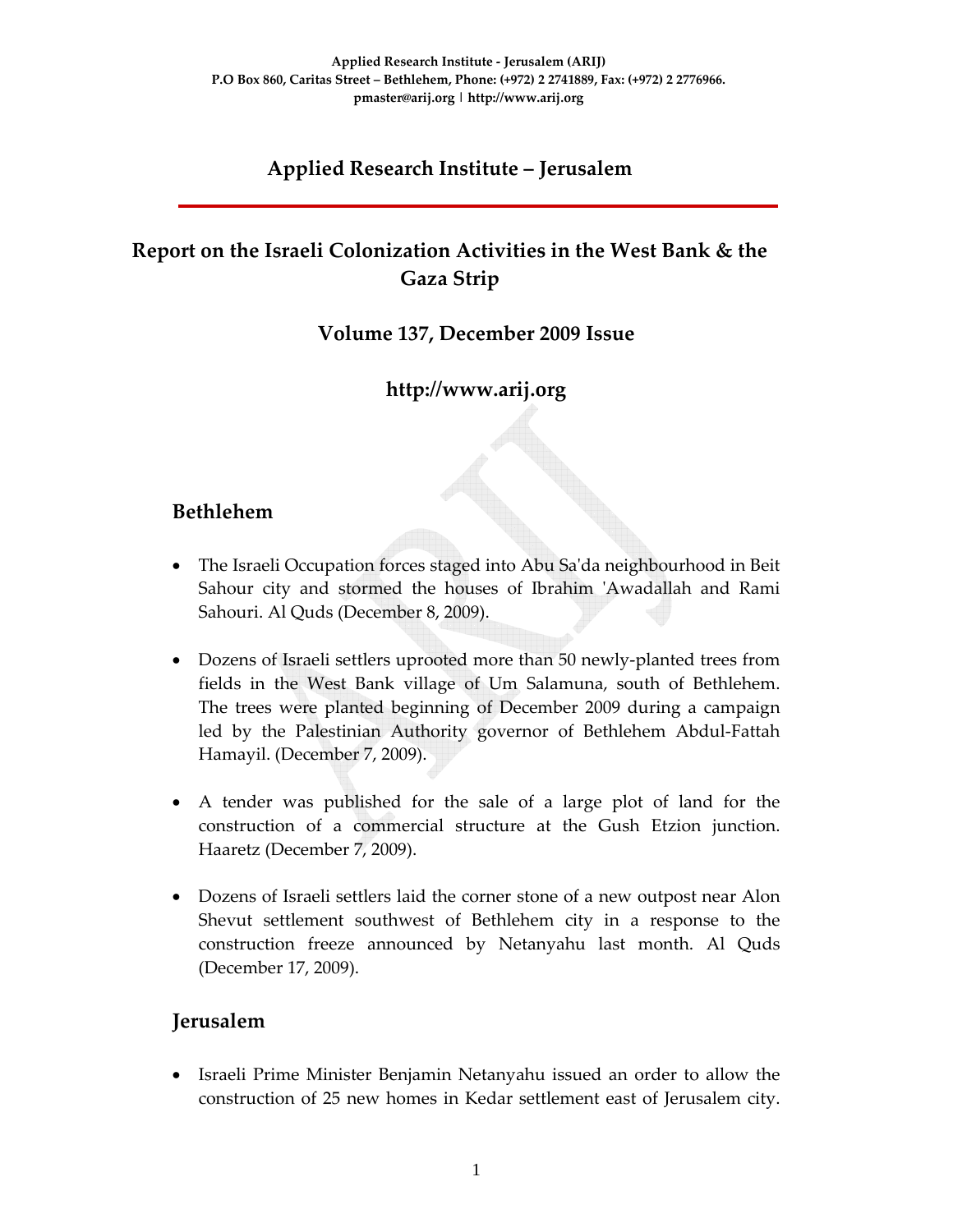The order was in response to an appeal from settlers living in the settlement of Kedar. Ynetnews (December 1, 2009).

- A group of Israeli settlers accompanied by armed Israeli forces occupied the sealed house of Rifka Al‐Kurd in Sheikh Jarrah. The family was not reportedly present inside the locked up house, in compliance with a court order issued by the Israeli court prohibiting their entry into the home. Maannews (December 1, 2009).
- The Israeli local affairs court in Jerusalem to freeze the demolition order of a multi storey building in Beit Hanina town to enable residents to get building licenses for their apartments. The building is 290 square meters area and is inhabited by a number of Jerusalemites families. Al Quds (December 2, 2009).
- Interior Minister Eli Yishai had ordered that the master plan for Jerusalem not be authorized, for fear that significant portions of the eastern city areas be designated for Palestinian construction. Instead, the interior minister threw his support behind another program, drafted in 2000, which set aside less territory for new construction in Palestinian neighborhoods. Al Quds (December 2, 2009).
- The Israeli District Committee for Planning and Building in Jerusalem city recently ratified a plan to build a large religious center run by orthodox Jews at the northern side of the western wall. The plan is an expansion to the existing Jewish center "House of Strauss," which is located at the western wall area and occupies an area of about 750 square meters. According to the proposed plan, the new religious center would occupy an area of about 1750 square meters and will be composed of four floors. The center will also include a police station, Offices for the legacy of the Wailing Wall Fund, an education center, office for Public services Al Quds (December 5, 2009).
- The Israeli Central Court heard and rejected the petition of the Al-Kurd family seeking the eviction of Israeli settlers from their home. The home, vacant following a court order demanding the Al‐Kurds leave the building following a demolition order from Israelʹs Jerusalem municipality, was taken over by Israeli settlers on the first of December 2009 and denied the pleat replied to the petition of Al‐Kurd family from the Sheikh Jarrah neighborhood where they called the Israeli court to issue an order to evacuate the settlers from their own home. Maannews (December 3, 2009).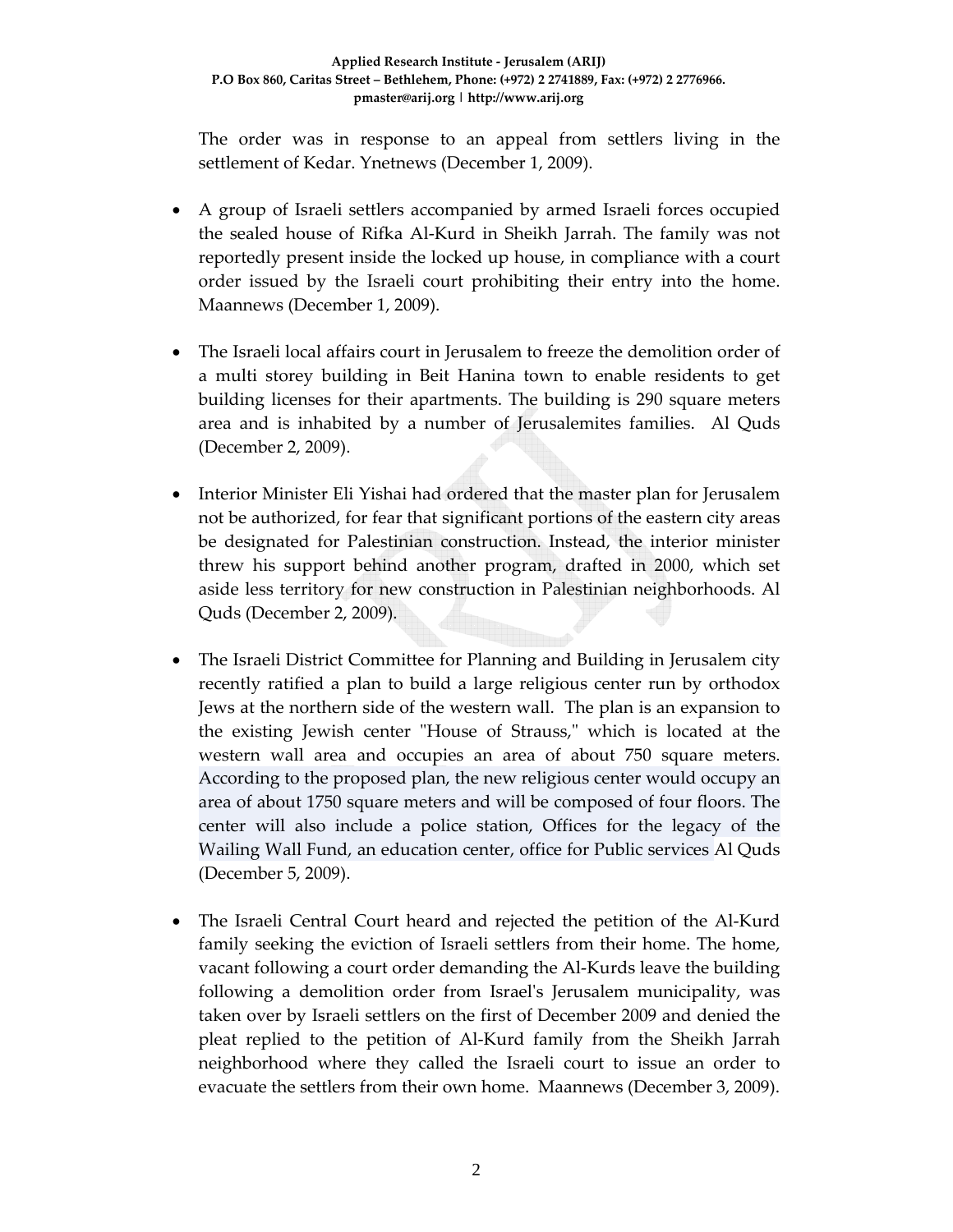- Citizen Daoud Ahmad Al 'Alami was forced to demolish part of his house with his own hands in Aqbat Al Suwwana area in Jerusalem city after he received an order from the Israeli Municipality court which required him to perform the demolition under the pretext that his house was built without proper building authorization. The municipality also fined citizen Daoud with 11 Thousand NIS. Al Quds (December 6, 2009).
- Palestinian families in Ash Sheikh Jarrah neighbourhood in Jerusalem city found notifications from Nahalat Shimʹon Jewish organization Lawyer stating that the aerial photography of Ash Sheikh Jarrah neighborhood indicates that the houses where these families live are located on land belonging to the organization. The notification gave Palestinian families until the 15<sup>th</sup> of December to prove their ownership of the houses. Al Quds (December 7, 2009).
- The Aish Hatora Jewish movement inaugurated its new headquarter in Al Sharaf neighborhood "Koktel" in the OLD city of Jerusalem. It is worth mentioning that the organization collected amounts of USD 20 million to build this headquarter. A Jewish museum will also be built in the building at a cost of USD 20 million. The headquarter is composed of 7 floors. Al Quds (December 8, 2009).
- The Israeli Municipality of Jerusalem handed over families of Jumʹa and Al Khalayla in Jabal Al Mukkabir south of Jerusalem city seven demolition orders under the pretext that their houses were built without building permits. The Municipality also gave an order to demolish the Villageʹs Mosque within Ten days. Al Quds (December 16, 2009).
- Dozens of Israeli settlers attacked the house of Al Fetyan in Ash Sheikh Jarrah neighbourhood. Al Ayyam (December 22, 2009).
- The Israeli Municipality of Jerusalem has asked Citizen Nawal Sobhi Al Sharqawi in Al Ash Qariya neighbourhood in Beit Hanina city to evacuate her house preparing to demolish it. The house is 55 square meters area and is inhabited by 3 people. Al Quds (December 24, 2009).
- The Israeli court affiliated to the Municipality of Jerusalem handed over citizen Tareq Al Isawi from Al Isawiya town an order to demolish his sonʹs house under the pretext of being unlicensed. The house is inhabited 4 people and it was built in year 1999 on 230 square meters area. Al Quds (December 27, 2009).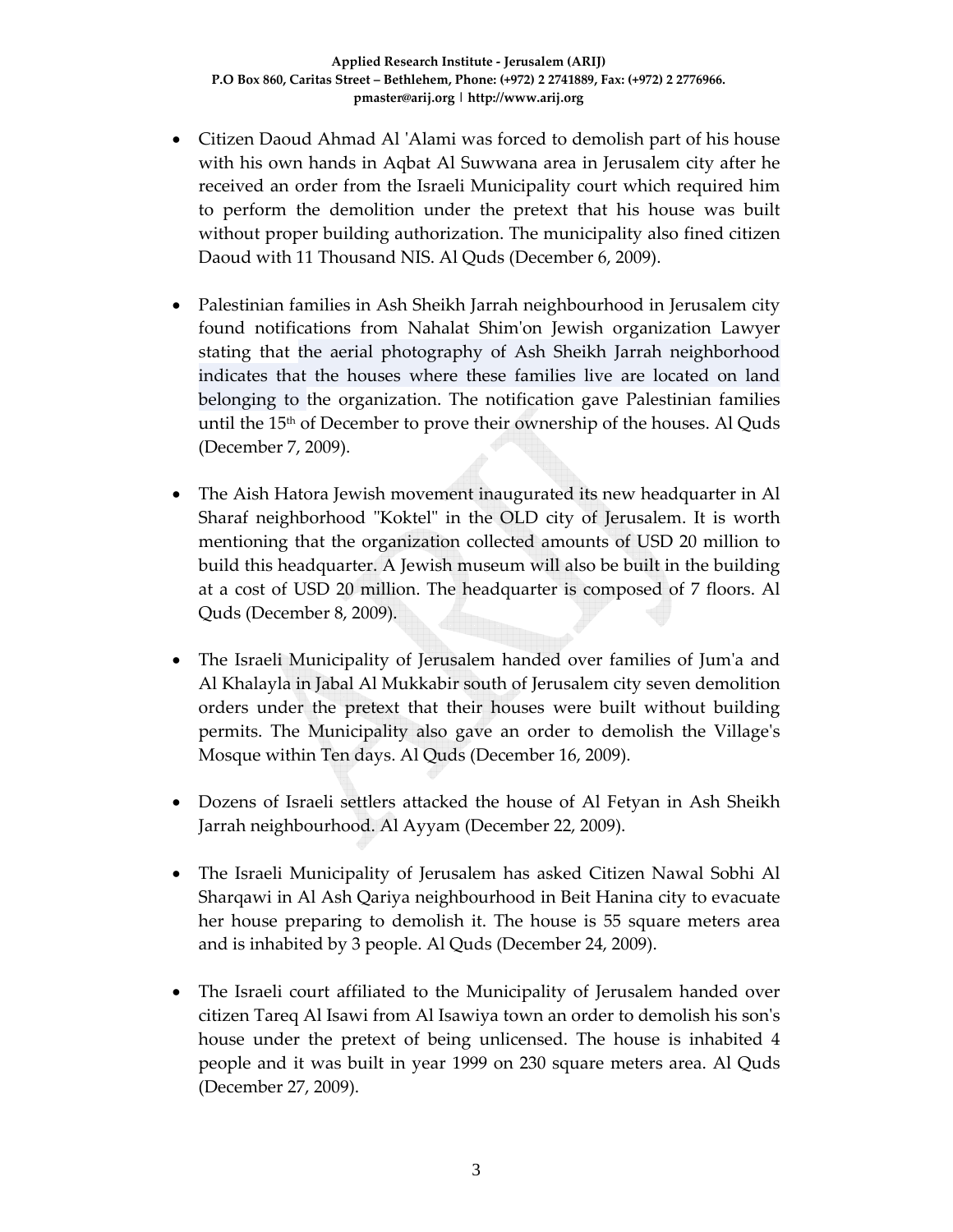- Residents of Ash Sheikh Jarrah neighbourhood managed to expel Israeli settlers who took over Al Sabbagh family house in the neighborhood. Al Ayyam (December 27, 2009).
- The Israeli Ministry of Housing and Construction will issue a tender that includes the construction of about 6,500 housing units in 54 settlements in the West Bank area. Ynetnews (December 28, 2009).
- The Israeli Ministry of Housing and Construction announced about building 692 new housing units in three settlements east of Jerusalem. The tenders included the construction of 198 units in Givʹat Zeʹev settlement, 377 units in Neve Yacoov settlement and 117 units in Har Homa settlement. Al Quds (December 27, 2009).
- Israeli settlers have found a new way to build outposts using large tents similar to those used in the military. Such a tent, that can hold 24 people, was set up on Alon road, some 300 meters west of the entrance to the Mitzpe Hagit outpost in Binyamin. Ynetnews (December 29, 2009).
- A three‐judge High Court panel ruled that Israeli bypass 443, a major artery connecting northern Jerusalem with the city of Modiʹin and Ben Gurion airport, must be open to Palestinians. It has been closed to the Palestinians since 2002. The court panel accepted a petition against the closure from Palestinians living in villages near the bypass road. The ruling will take effect in five months in order to allow the IDF to establish new security measures. INN (December 30, 2009).
- Residents of the Binyamin region in the West Bank have announced they will launch a massive construction campaign next week, building walls and structures in communities throughout the area. The project is part of the fight against the government's 10‐month freeze on Jewish construction in the West Bank. Under the program, the each community plans to build at least one structure that can be used to serve the residents of that community, be it a synagogue expansion, storage facility, observation post or residential youth center. INN (December 31, 2009).
- In a visit to Gilo settlement paid by Nir Barakat, the Mayor of Jerusalem city, stated that building in Jerusalem will not be stopped and that the Municipality will help Jews to improve their lives in the settlements especially in the OLD city of Jerusalem and Atarot Industrial zone. Al Quds (December 31, 2009).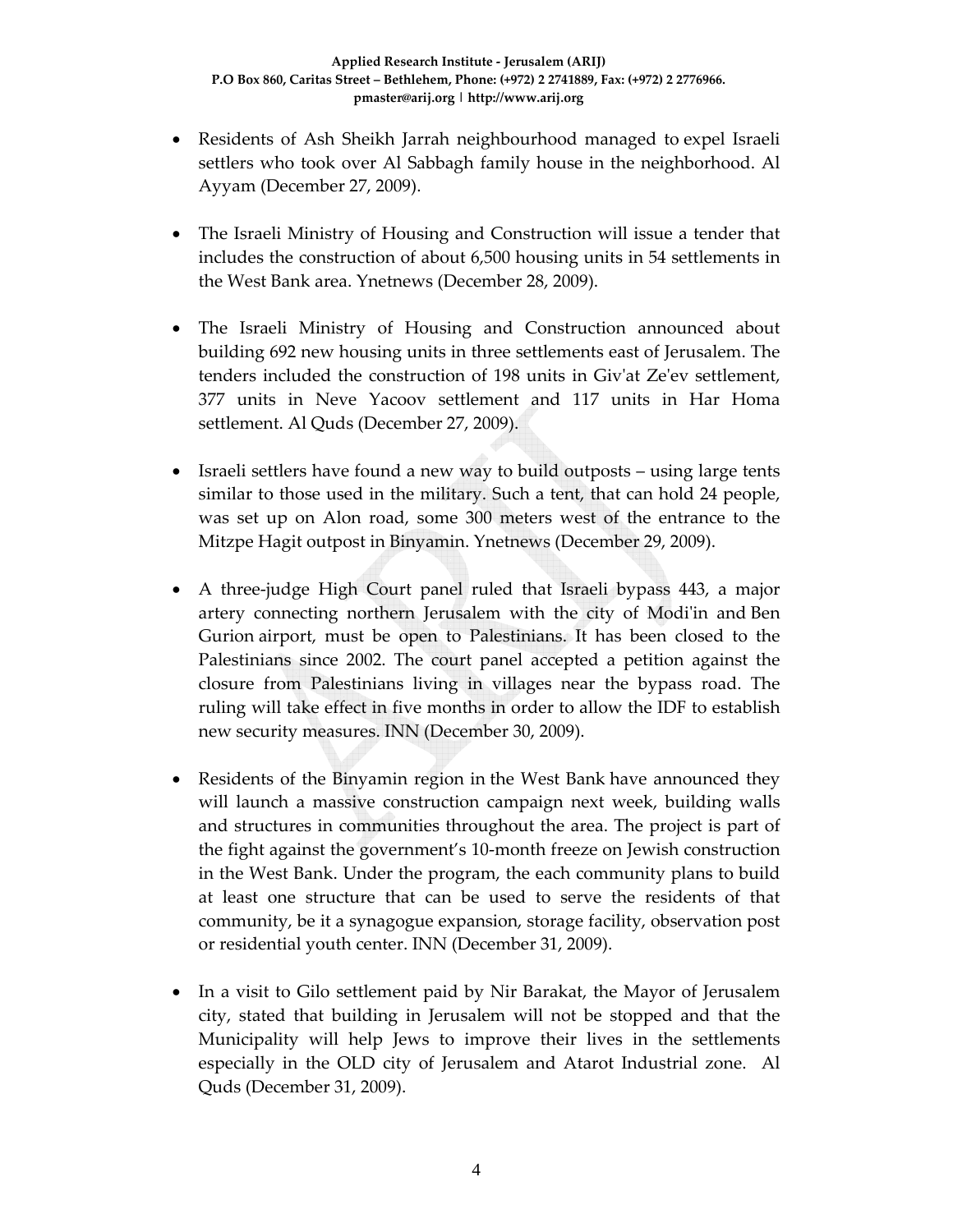# **Jenin**

- Two Palestinian homes were demolished and seven bystanders were detained as they attempted to prevent crews from destroying the properties. The demolition took place near Jabal Al‐Faqoua and Gilboa north of Jenin. The buildings were allegedly illegal, and were demolished. Maannews (December 3, 2009).
- The Israeli Occupation forces stormed a number of stores that sell farm tools in Qabatyia village south of Jenin city, destroyed their door entrance and confiscated agricultural substances that were present in the stores. Among store owners, the following were known: Maher Kamel, 'Atta Al Haj abul Rub and Ihab Abul Rub. Al Ayyam (December 5, 2009).
- Israeli Occupation authorities have delivered demolition orders to 12 residents of Barta'a Ash‐Sharqiya village west of Jenin city, a community isolated between the Israeli Segregation wall and the 1949 Armistice Line (Green Line) near Jenin. The demolition orders targeted homes and other structures which belonged to Qabaha identified the residents affected by the orders as: Samir Muhammad Qabaha, Nael Ahmad Qabaha, Firas Ghaleb Qabaha, Muhammad Yousef Qabaha, Omer Mahmoud Qabaha, Rifat Saleh Qabaha, Yaser Qabaha, Raja Lutfi Qabaha, Ahmad Lutfi Qabaha, Muhammad Zuheir Qabaha, Mohammad Subhi Qabaha, and Seri Lutfi Qabaha. Al Ayyam (December 26, 2009).
- The Israeli Occupation forces erected a military tent between Al Yamun and Al Hashimiya villages west of Jenin city. Al Quds (December 30, 2009).

# **Salfit**

• The Israeli state announced its plan to promote planning and construction in the northern West Bank settlement of Kiryat Netafim. It is worth mentioning that the Peace Now movement petitioned the High Court of Justice recently against the construction of 14 structures that were illegally built, some of them on Palestinian land without any authorization. In response to the petition, the Defense Ministry approved the Kiryat Netafim construction plans, to legalize the construction of the 14 structures in question. Haaretz (December 30, 2009).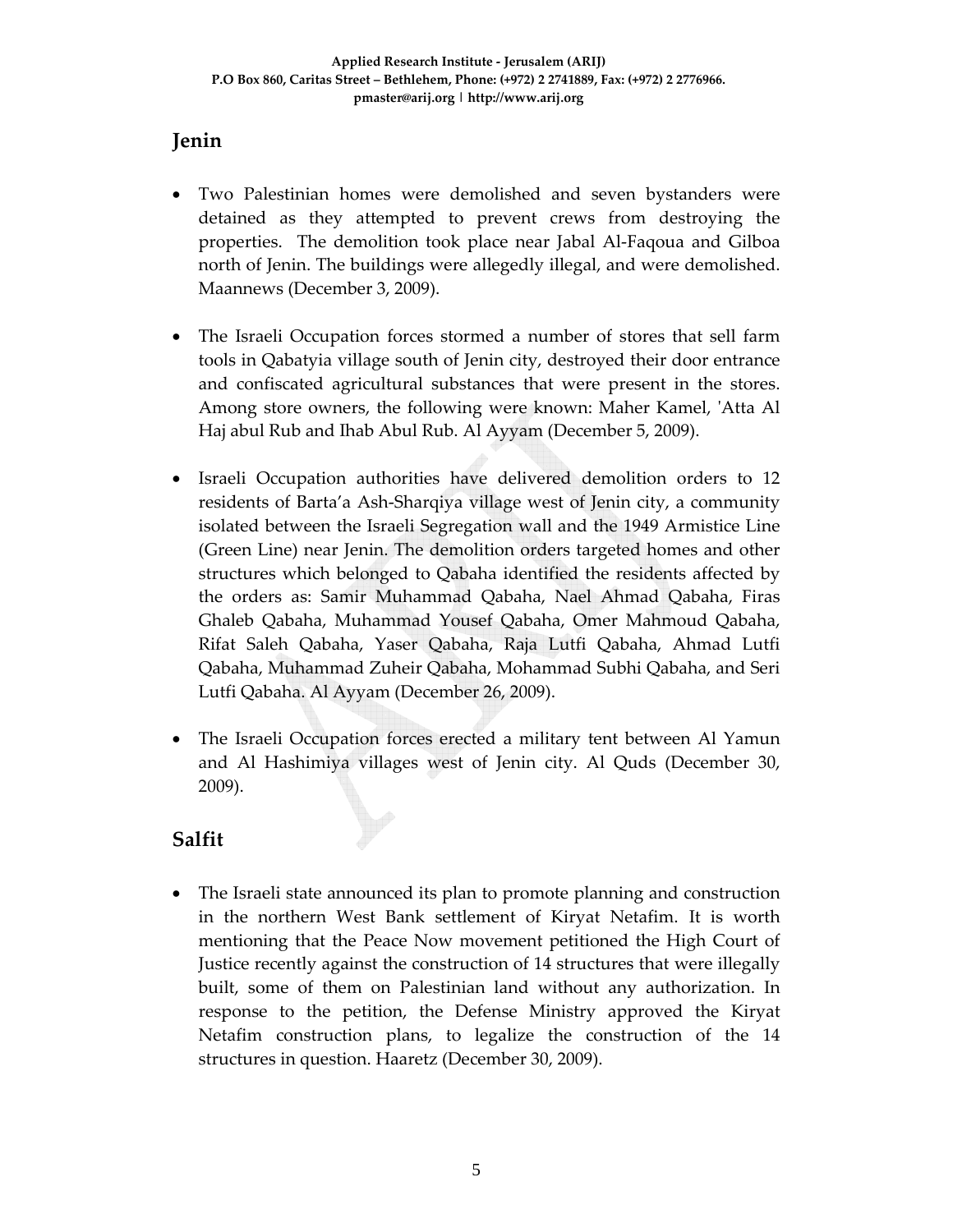• Accompanied by soldiers, Israeli settlers of Hayat Yaʹeer outpost, near the settlement of Yakir, driving bulldozers destroyed the Neweitef Al-Majur spring, the central water source for residents of Qarawat Bani Hassan village. The destruction of the spring also involved uprooting several olive trees. Settlers also hindered the access of Qarawat Bani Hassan villagers near the bulldozed land since it is for the expansion of the settlement. Maannews (December 31, 2009).

# **Nablus**

- Dozens of Settlers of Yetzhar settlement stormed the nearby Palestinian village of Burin in Nablus and assaulted residents and caused damage to property. The episode sparked clashes between village residents and the settlers. Israeli settlers also attempted to set fire to the home of Ayman Attalla Safwan in the same village. Maannews (December 1, 2009).
- The Israeli occupation bulldozers started razing lands in 'Asira Al Qiblyia village south of Nablus city in close proximity of Yetzhar settlement. The area of the razed lands is 300 dunums and is owned by Adnan Imran Abdel Latif, Mahmoud Muhammad Abu Khalaf, Kamal Taha Yasin and Talal Hamdan. Al Quds (December 2, 2009).
- Israeli settlers marched from their settlements toward the city of Nablus hurling stones at Palestinian cars. Israeli soldiers stopped all traffic in and out of the city when demonstrating settlers began to arrive. Maannews (December 2, 2009).
- Israeli settlers of Allon Moreh settlement took over the only water spring in Deir Al Hatab village east of Nablus city. Al Quds (December 3, 2009).
- The homes of Jamal Yousif and Ahmad Dauod in 'Asira Al Qiblyia Village was surrounded by settlers who carried weapons and threw stones. Maannews (December 4, 2009).
- More than Israeli settlers from Yetzhar settlement attacked Palestinian farmers in 'Asira Al Qiblyia village while they were ploughing their lands. Al Ayyam (December 5, 2009).
- The Israeli Settlers of Yetzhar settlement set ablaze two warehouses, two cars, and a tractor belonging to Palestinian farmers in the northern West Bank village of Einabus, Nadir Mufdi and Fayez 'Allan. Losses from the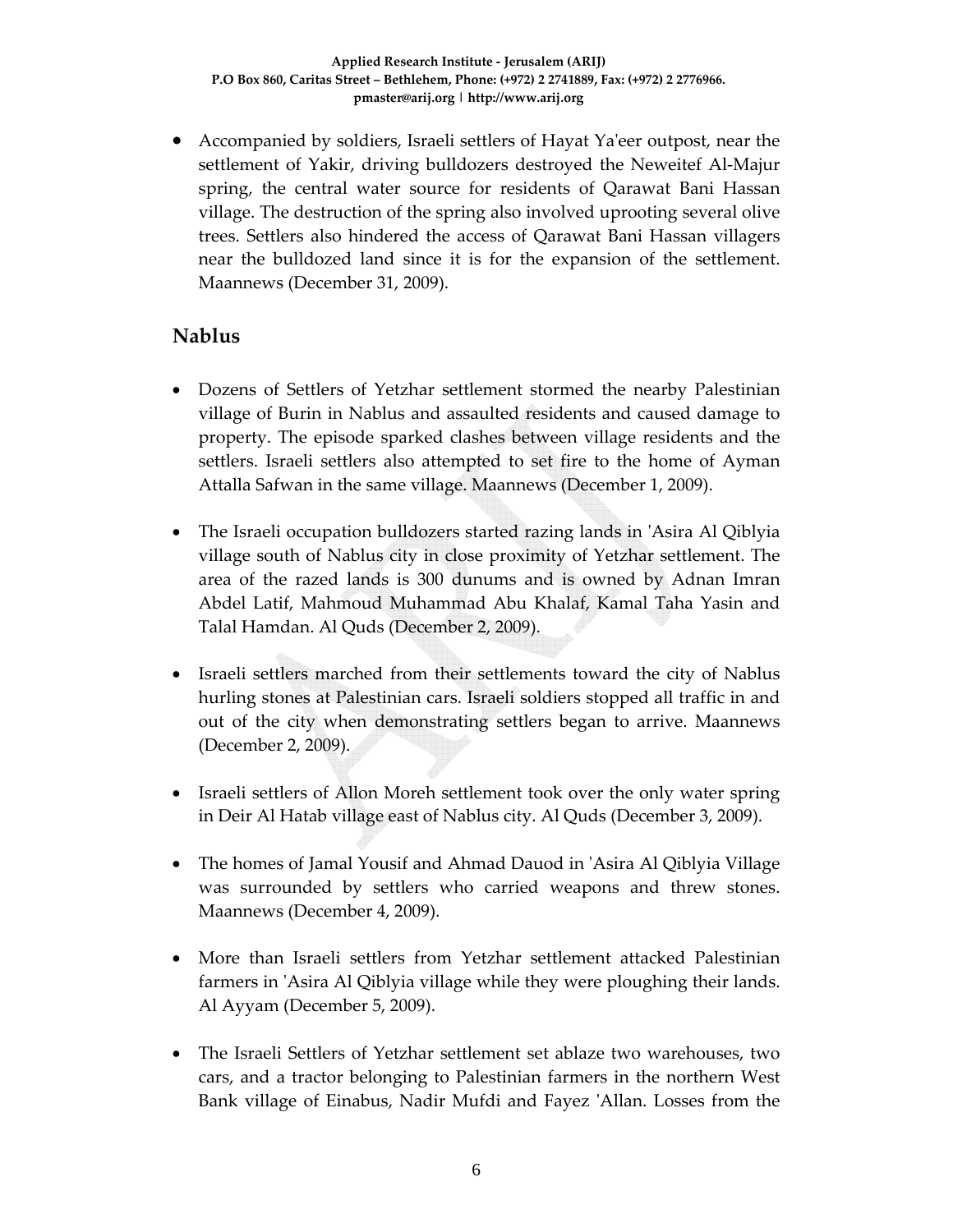#### **Applied Research Institute ‐ Jerusalem (ARIJ) P.O Box 860, Caritas Street – Bethlehem, Phone: (+972) 2 2741889, Fax: (+972) 2 2776966. pmaster@arij.org | http://www.arij.org**

fire were estimated at 40,000 US dollars, including two cars and 20 haystacks. Maannews & Al Quds (December 8, 2009).

- The Israeli Occupation Forces confiscated 4 Agricultural Tractors from Tana village east of Nablus city which is threatened of eviction by the Israeli Authorities. Wafa (December 10, 2009).
- Israeli Occupation forces closed Shavei Shomron road northwest of Nablus city and hindered Palestinian access. Wafa (December 10, 2009).
- Israeli settlers broke the main gate of the Al-Kabir Mosque in Yasuf village and set fire to the building's second floor. The fire destroyed copies of the Quran and carpets which were inside. Settlers also wrote graffiti in Hebrew on the mosque's floor reading, "We will have our revenge" and "We will burn you all". Maannews (December 11, 2009).
- Israeli Occupation forces stormed the house of Jihad Hilal in Beita village in southern Nablus and overturned the property, causing damage under the pretext of performing a search. Maannews (December 15, 2009).
- The Israeli Occupation forced demolished a Gas station and a food store in Qisra village south of Nablus city owned by Muʹtasem Odeh. The area where the Gas Station stands on is 180 square meters. Al Quds (December 24, 2009).
- The Israeli settlers of Yetzhar attacked an unfinished house in Burin village south of Nablus city and demolished parts of it in an attempt to hinder its owner from completing the house. Al Quds (December 25, 2009).
- Israeli settlers of Shavei Shomron settlement threw stones at Palestinian cars passing through Huwwara and Zaʹtara checkpoints. Settlers also attacked Al Juneidi Green House in Deir Sharaf Valley and destroyed hundreds of pots planted with little seedlings and flowers and large number of plastic houses. Al Ayyam (December 26, 2009).
- Five people were injured when a bus skidded out of control and overturned after it was pelted with stones thrown by Israeli settlers near the West Bank city of Nablus, on the road near the settlement of Yitzhar. Maannews (December 28, 2009).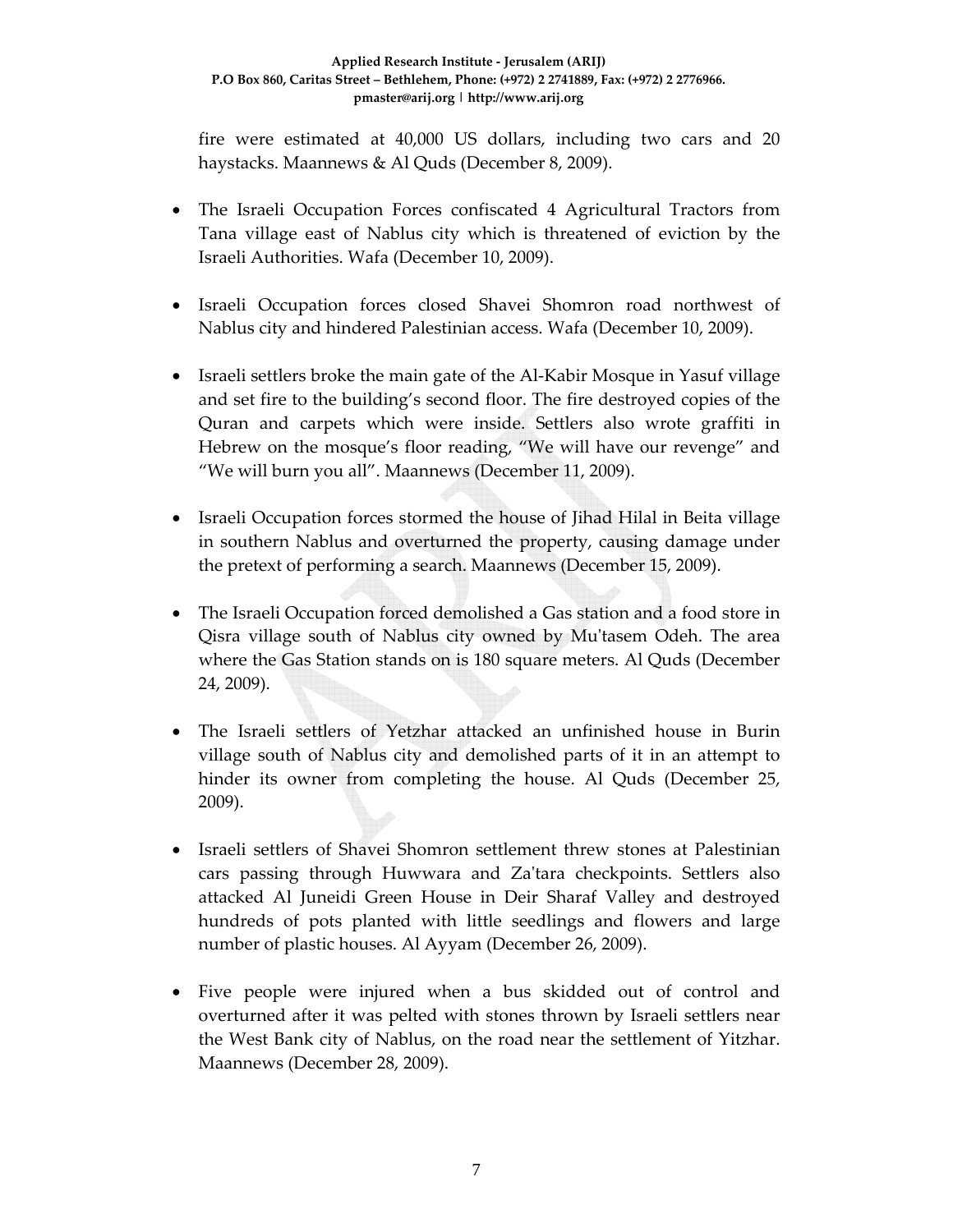- The Israeli Occupation Forces closed the only entrance to Madama village with earth mounds and hindered villagers from accessing their lands. The settlers also attacked the car of Abdel Aziz Muhammad Ahmad Zayada while driving the road that goes through Madama village. Al Quds (December 27, 2009).
- Some 200 settlers from the settlements of Shavei Shomron and Einav set up a new outpost. According to the settlers, they intend to establish a "regional torah center". Ynetnews (December 31, 2009).

### **Tulkarem**

- The Israeli Occupation forces set up a checkpoint at Al Kafriyat Junction south of Tulkarem and obstructed Palestinian movement. Al Ayyam (December 2, 2009).
- The Israeli Occupation Forces manning Deir Al Ghsoun electronic gate attacked Al Haj Ghanem from Deir Al Ghsoun village north of Tulkarem city while he was trying to access his land segregated west of the Israeli Segregation Wall. It is worth mentioning that Haj Ghanem owns 40 dunums of lands segregated behind the wall. Al Ayyam (December 4, 2009).
- Tens of Israeli settlers from Shavei Shomron settlement attacked Beit Lid village and hindered citizens from entering or leaving the village. Al Ayyam (December 28, 2009).

# **Ramallah**

- The Israeli settlers of Shilo settlement north of Ramallah city attacked villager of Qaryut while they were ploughing their lands and hindered them from resuming their work in the land. Al Quds (December 16, 2009).
- For more than nine years landowners from the village of Silwad near Ramallah have been unable to access and cultivate their land around the illegal settlement of Ofra due to the obstacles that were put by Israeli settlers to prevent Palestinian farmers from accessing their lands located near the settlement. The settlement of Ofra was built on the private land of residents of Silwad and today there is a ring road around the settlement, partly fenced, with assault dogs, surrounding Palestinian land and preventing its owners from accessing it. The farmers' inability to access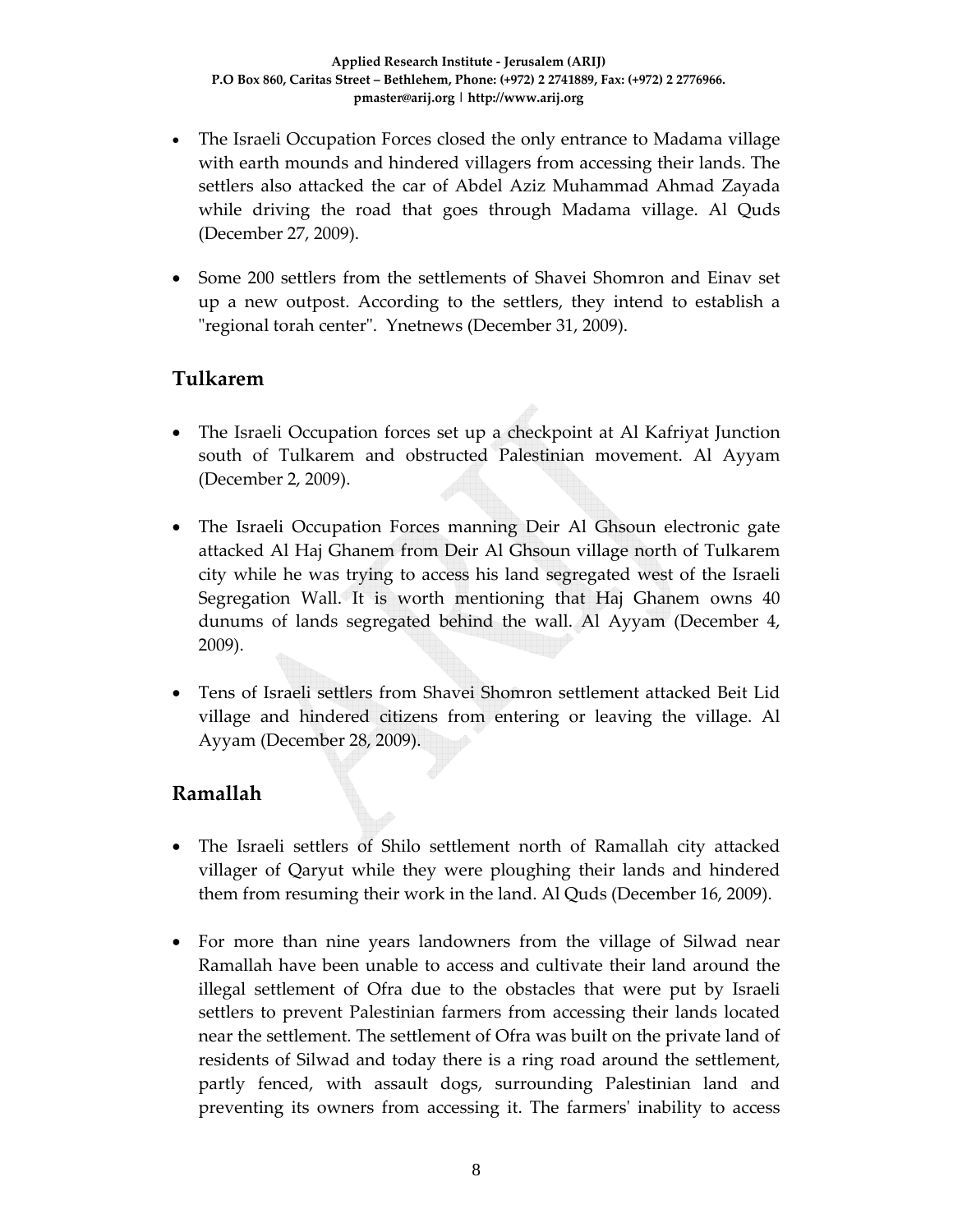their land severely hinders their ability to make a living and violates their property rights. The size of the area is estimated at 3100 dunam, which is 25% of the area of the village that is classified as a C area, Yesh Din (December 18, 2009).

- The Israeli Government intends to confiscate 37 dunums of lands of Ein Yabrud Village owned by Palestinian farmers Musa Farahat and Muhammad Mannaʹ to establish a waste water treatment plant for the neighbouring Ofra settlement. Al Quds (December 28, 2009).
- Israeli settlers threw stones at a Palestinian car owned by a Palestine Police office on Biddu‐Ramallah roadway and broke the front window of the car. Al Quds (December 30, 2009).
- The Israeli Kennest member Moshe Metlon from Yisrael Beiteinu presented a plan to annex road 443 to Israel in an attempt to prevent Palestinian access to the road. Al Quds (December 31, 2009).

# **Hebron**

- Israeli occupation forces entered the Al-Aroub Refugee Camp, storming the roofs of homes and firing rubber bullets and tear gas, before withdrawing and detaining Shehab Ahmad. Maannews (December 2, 2009).
- The Israeli Occupation forces handed over citizens of Al Hijra village east of Dura town 5 house demolition orders under the pretext that they were built in Area C which falls under the full Israeli control and requires the Israeli authorization. Al Quds (December 5, 2009).
- The Israeli Occupation forces handed over Arab Al Jahalin community 15 halt of construction orders to facilities, tents and tin shacks east of Yatta town. The IOF gave citizens until the 15<sup>th</sup> of December Al Quds (December 9, 2009).
- The Israeli settlers from the Adei Ad outpost destroyed the Olive groves of Akram Na'san, a Palestinian farmer from the village of al-Mugayyir in the Ramallah area. The field remained barren, with virtually no trace of the 260 seedlings which had been planted. It is worth mentioning that the last uprooting of trees is the fourth sabotage this year in the same plot of land. Al Quds (December 20, 2009).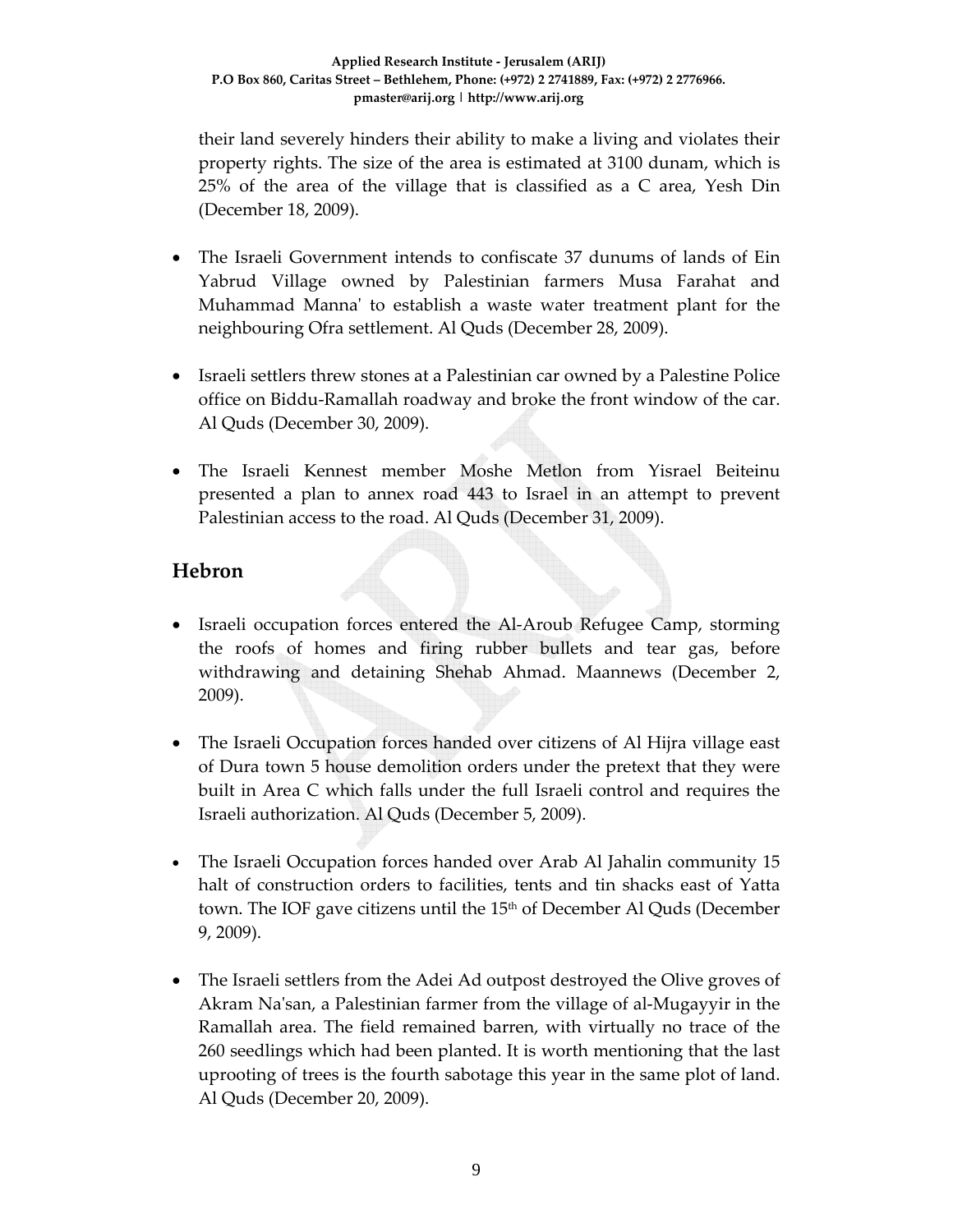- Israeli settles of Beit 'Ayn settlement fired live bullets at 5 Palestinian farmers while they were in their fields in 'Ein Al Bayda area north of Beit Ummer town in an attempt to prevent them from accessing hundreds of dunums of their lands located close to the settlement. Targeted lands are estimated at 250 dunums planted with almonds and grapes. Al Ayyam (December 21, 2009).
- The Israeli Occupation forces staged into Idhna town and stormed the houses of Said Fayez Islemieh and Sahfeeq Marezeq. Al Ayyam (December 28, 2009).
- The Israeli Occupation bulldozers razed 8 dunums of lands owned by Mahmoud Al Buti Jaber and Ziyad Hamouda Jaber. Al Ayyam (December 26, 2009).
- The Israeli Occupation forces hindered citizens of Beit Ummer north of Hebron city from accessing their lands in Wadu Abu Rmeish area adjacent to Beit 'Ayn settlement for the third day on row. On the Other hand, the IOF also stormed Al Arroub College. December 30, 2009).
- Dozens of Land of Israel activists, from Jerusalem, Kiryat Arba Hebron, Gush Etzion and southern Hebron showed a Jewish presence on the Neguhot road, which partially passes through areas controlled by the Palestinian National Authority. The activity was organized by Women in Green and the Action Committees of Efrat/Gush Etzion, Kiryat Arba/Hebron, and southern Hebron. After the march the activists went to plant trees in the Beit Hakerem neighborhood of Neguhot where, two months ago, two structures had been destroyed by the Israeli government. INN (December 30, 2009).
- The Israeli Occupation army demolished two animal tin shacks owned by Ghaleb Al Zaʹtari in Al Buwera area east of Hebron city. Maannews (December 31, 2009).

# **Jericho**

• The Israeli Occupation Forces handed over citizen Mahmoud Nawawra, Hussein Taʹamra and Muhammad Taʹamra evacuation orders under the pretext that their houses were built without proper building authorization. In Marj Naʹja village, the IOF also handed over Mr. Kayed Masʹoud an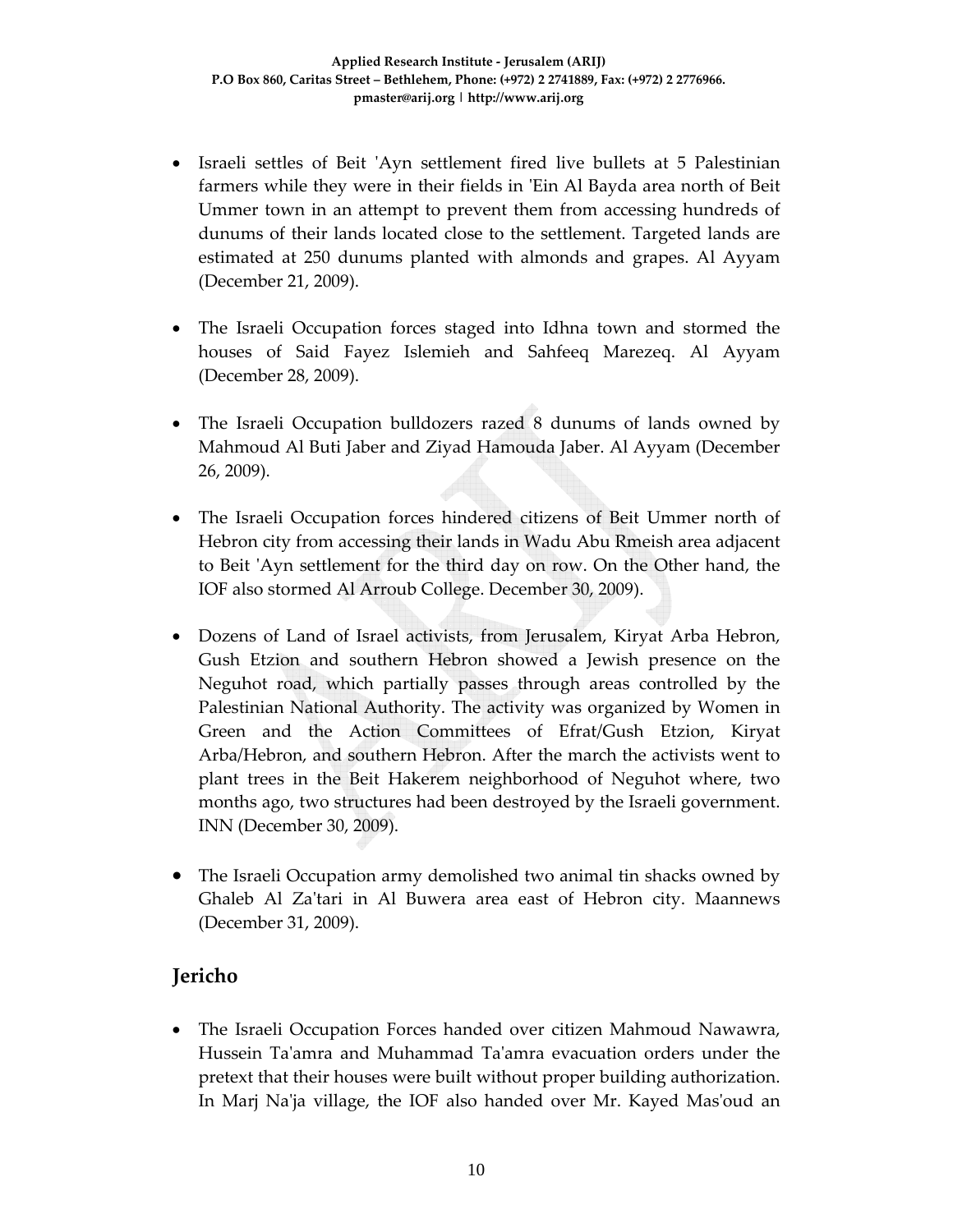#### **Applied Research Institute ‐ Jerusalem (ARIJ) P.O Box 860, Caritas Street – Bethlehem, Phone: (+972) 2 2741889, Fax: (+972) 2 2776966. pmaster@arij.org | http://www.arij.org**

evacuation order under the same pretext. Al Jiftlik village was also targeted with more military orders as the IOF handed over citizens Taleb Ideis, Ibrahim Ideis, 'Ayed Ideis, Jaber Ideis, Sulaiman Najada, Muhammad Kaʹabnah, Masʹoud Kaʹabnah, and Mustafa Kaʹabna demolition orders under the pretext that their houses were build without building licences and due to their location close to the settlement of Massu'. Al Quds (December 23, 3009).

### **Tubas**

• The Israeli Occupation Authorities handed over 2 Palestinian families in Al Aqaba village east of Tubas city halt of construction orders and another seven Palestinian families in the village were given demolition orders. This increases the number of threatened houses in the village since 1997 to 48. Al Quds (December 9, 2009).

### **Gaza**

- The Israeli Knesset members have submitted a draft law which obligates Israel to build a security fence along its borders with Egypt to limit smuggling operations. The draft law states that Israel should establish a Defense line along the borders with Egypt which should include barriers against vehicles and a wall in addition to technological means to prevent smugglings. Ynetnews (December 8, 2009).
- Egypt has begun the construction of a massive iron wall along its border with the Gaza Strip, in a bid to shut down smuggling tunnels into the territory. The wall will be nine to 10 kilometers long, and will go 20 to 30 meters into the ground; Construction of the wall has already begun. It will be made of enormous slates of steel, reaching deep into the ground. Haaretz (December 9, 2009).
- The Israeli bulldozers staged into Ash Shoukah town in the Gaza Strip and started razing lands and uprooted a number of Olive trees and destroyed parts of the fence that surrounded the agricultural field. Al Ayyam (December 26, 2009).

### **Others**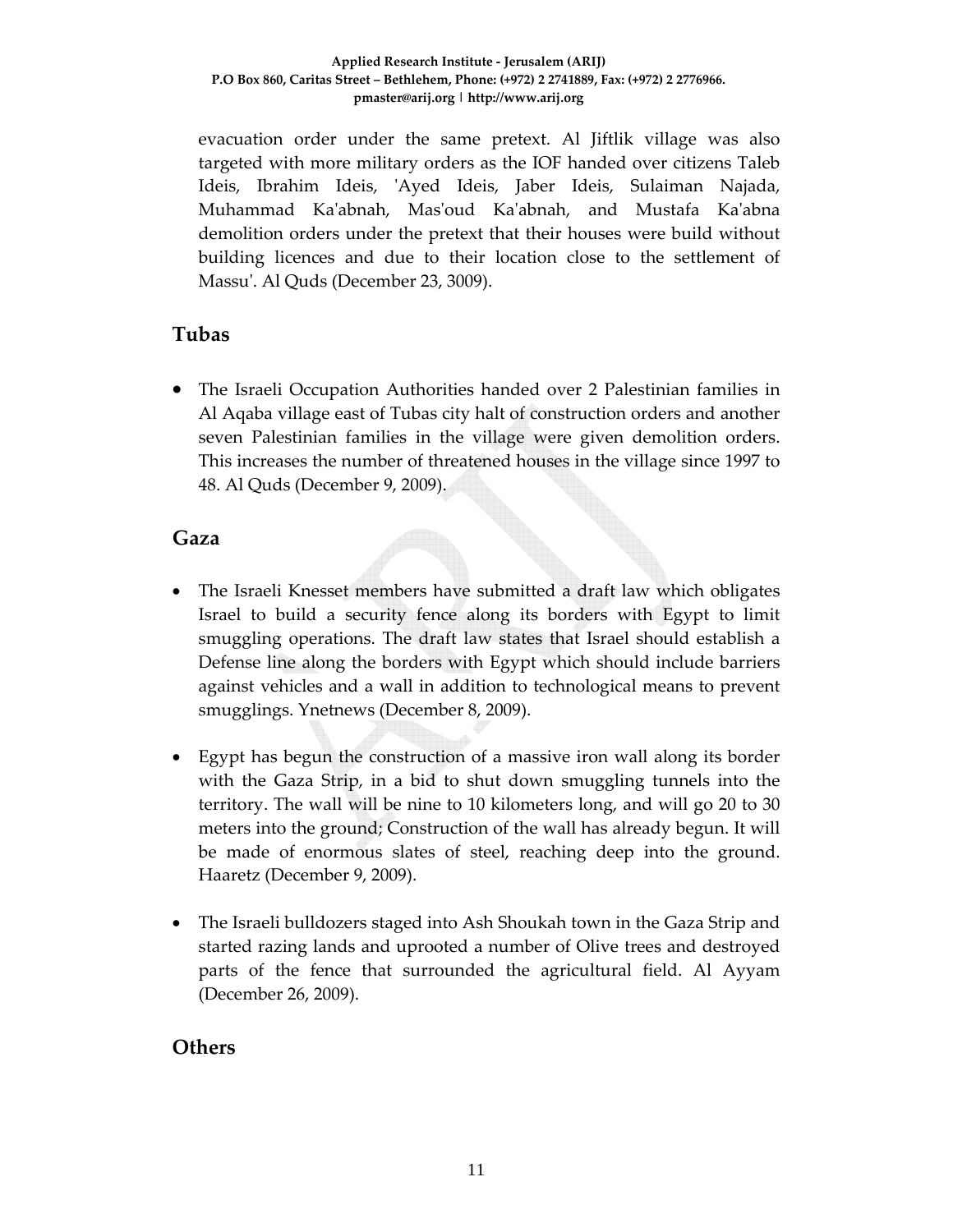- The Israeli Prime Minister Benjamin Netanyahu stated that the decision to freeze settlements construction for ten months doesn't include the 2500 housing units which are currently being built in the settlements of the West Bank and the 500 housing units which were approved recently. Al Quds (December 2, 2009).
- Last year set an all-time record for the number of Arab residents of East Jerusalem who were stripped of residency rights by the Israeli Interior Ministry. Altogether, the ministry revoked the residency of 4,577 East Jerusalemites in 2008 ‐ 21 times the average of the previous 40 years. In the first 40 years of Israeli occupation of East Jerusalem, from 1967 to 2007, the ministry deprived only 8,558 Arabs of their residency rights ‐ less than double the number who lost their permits last year alone. Thus of all the East Jerusalem Arabs who have lost their residency rights since 1967, about 35 percent did so in 2008. Haaretz (December 3, 2009)
- The Israeli Civil Administration and coordinator of the Israeli government activities in the Palestinian territories are set to announce the construction of 84 new buildings in the West Bank. The construction was approved by the government despite the settlement freeze. The buildings will contain 492 housing units. Even though their foundations have not yet been laid, they will still be added to the 2,500 housing units upon which construction work has already begun and that will not be included in the settlement freeze. Haaretz & Ynetnews (December 3, 2009).
- The Israeli Defense Minister Ehud Barak met with four West Bank council heads in the West Bank and stressed to them that "the settlement blocs are an inseparable part of Israel in all future negotiations with the Palestinians. The Jordan Valley and the Dead Sea are regions that are dear to my heart." Ynetnews (December 3, 2009).
- Israeli settlers managed through the last four months to build 450 new housing units in Israeli settlements in the west Bank, mainly in Har Gilo, Teque, Kedar and Rosh Tzurim. Al Quds (December 9, 2009).
- The Israeli Occupation Authorities demolished 8 houses in Al 'Araqeeb neighbourhood in the Negev area owned by Sultan and Saleem At Turi and their sons in addition to uprooting tens of Olive trees in the area. Another house (among the eight) owned Abu ʹAsa family was also demolished in Um Matnan area and a tent in Abu Jroul area. The IO authorities also handed over citizens of Um Numeila north of Rahat city in Israel. Al Quds (December 9, 2009).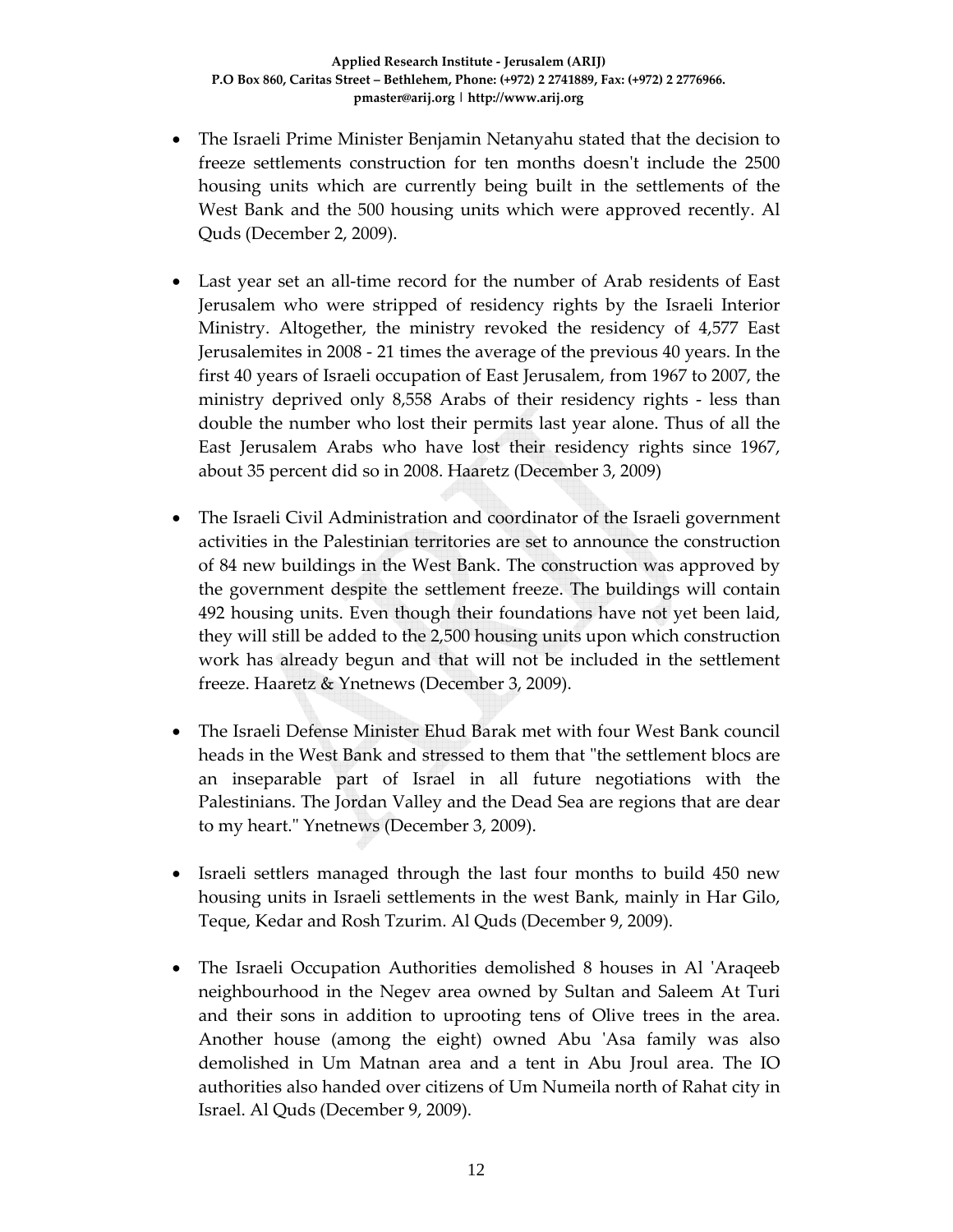According to data gathered by "Peace Now" construction in the settlements approved by the government, as part of the agreement in the freeze, is still higher on average then construction currently approved and taking place in the rest of Israel. 3,492 housing units in the settlements were approved for construction to take place during the freeze, while in the territories live approximately ‐ 300,000 settlers, which averages to approx ‐1,167 units for every hundred thousand inhabitants. However, according to the Israeli CBS, at the time of this freeze, Israel is currently building 836 housing units for every hundred thousand inhabitants within the Green Line. **Examples:**

1)  $\text{Ma}'$ ale Adumim - 476 units are being built in the 10 months freeze period

2) The settlement of Ariel will build during the freeze 146 units 3) 864 housing units in the ultra orthodox settlement Modi'in Illit, PEACENOW (December 4, 2009).

• The Israeli cabinet approved a new map of Israel's national priority zones that confers this status on dozens of West Bank settlements. The decision will award various economic benefits to 1.9 million residents of towns in the Galilee, the Negev, the Jezreel Valley and communities near the Gaza Strip, in addition to the settlements. The total budget for these benefits is around NIS 2 billion, which works out to about NIS 1,000 per person. Thus some NIS 110 million will be allocated to the 110,000 settlers included in the plan. The cabinet also decided to add several Negev communities built for settlers evacuated from Gaza in 2005 to the map originally proposed by the Prime Ministerʹs Office. In addition, it voted to set up a ministerial committee to consider extending the benefits to three other cities ‐ Ashkelon, Modiʹin Ilit and Maʹaleh Adumim. The list of the settlements included in the new draft priority map are: Adora, Alei Zahav, Almog, Argaman, Ariel, Asfar, Ateret, Avnei Hefetz, Bat Ayin, Beit El, Beit Ha`arava, Beitar Illit, Bqaʹot, Bracha, Brosh, Carmel, Dolev, Efrata, Eli, Elon More, Enav, Gilgal, Gitit, Gvaʹot, Haggai, Halamish, Hamra, Hemdat, Hermesh, Immanuel, Itamar, Kalia, Karmei Tzur, Karnei Shomron, Kedumim, Keidar, Kfar Tapuah, Kiryat Arba, Kiryat Netafim, Kochav Ha'shachar, Kochav Ya'akov, Ma'ale Amos, Ma'ale Efraim, Ma'ale Levona, Maʹale Shomron, Maʹon, Masuʹa, Mechola, Mechora, Mevo Dotan, Migdal Oz, Migdalim, Mizpe Shalem, Mizpe Yericho, Naʹale, Naʹama, Nahaliel, Netiv Haʹgdud, Nili, Niran, Nofim, Nokdim, Ofra, Otniel, Ovnat, Pduʹel, Petzael, Pnei Hever, Psagot, Revava, Rimonim, RoʹI, Sansana, Shadmot Mehola, Shavei Shomron, Shilo, Shimʹa, Shvut Rachel, Susiya, Talmon,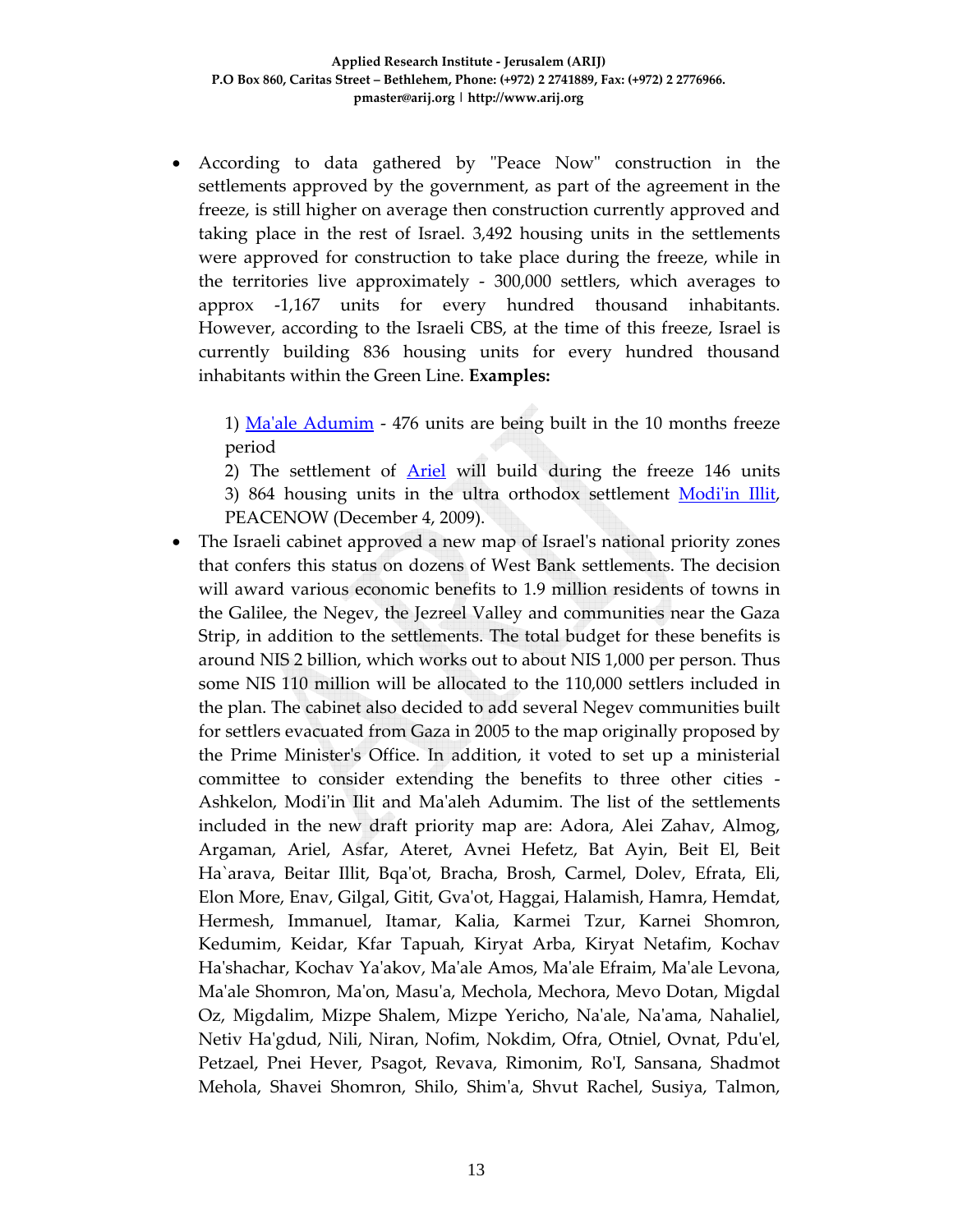#### **Applied Research Institute ‐ Jerusalem (ARIJ) P.O Box 860, Caritas Street – Bethlehem, Phone: (+972) 2 2741889, Fax: (+972) 2 2776966. pmaster@arij.org | http://www.arij.org**

Telem, Tene, The Jewish Settlement in Hebron, Tkoʹa, Tomer, Vered Yericho, Yafit, Yakir, Yitav, Yitzhar. Haaretz (December 12, 2009).

- Israeli military rule has made Palestinian construction off limits in about 44% of the West Bank, according to a recent report from the United Nations Office for the Coordination of Humanitarian Affairs (OCHA). The report says the ban is the result of a planning regime applied by the Israeli Civil Administration, a branch of the Defense Ministry, in Area C. "Under the planning regime applied by the ICA [Civil Administration], Palestinian construction is effectively prohibited in some 70 percent of Area C, or approximately 44 percent of the West Bank, in areas that have been largely designated for the use of Israeli settlements or the Israeli military," In addition the report states that during 2009 Israel demolished 180 Palestinian‐owned structures in Area C, leaving 319 people without homes. The buildings were all razed on the grounds that they lacked permits from the Civil Administration. Maannews (December 24, 2009).
- Nefesh B'Nefesh flight of the year 2009 landed in Ben Gurion International Airport and carried 210 new Israeli immigrants to Israel. 210 capped off the approximately 3,800 new immigrants who arrived in Israel from North America in 2009 – an increase of approximately 17 percent over the previous year. The new immigrants range in age from two months to 86 years, include 40 children in 41 families, 81 singles, and 13 IDF Soldiers. INN (December 30, 2009).